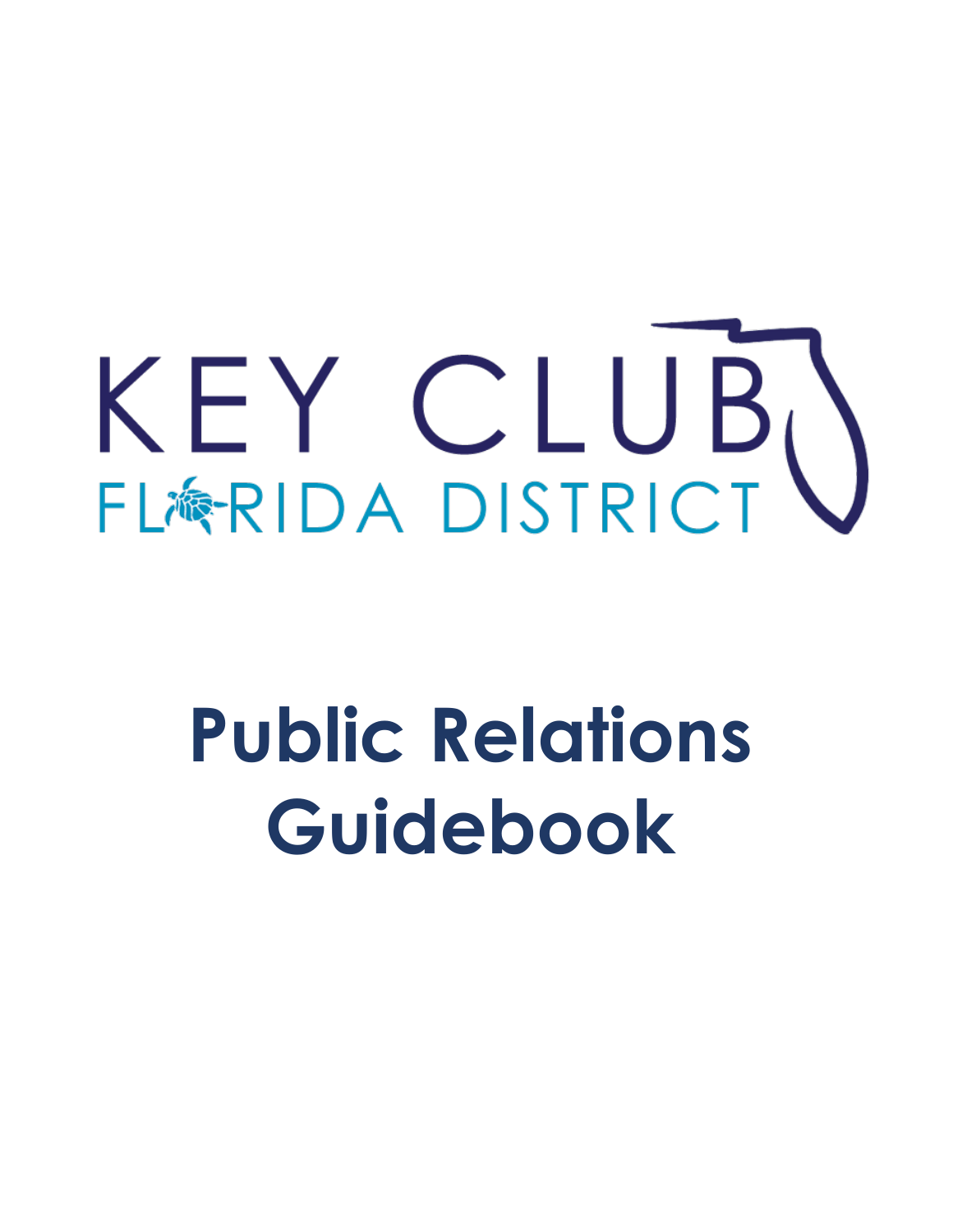## **Basics of Public Relations**



Good public relations (PR) has the power to boost your image, high-light your

Key Club's achievements, and improve communications with the community.

When you tell your club's story through the media, newspaper reports, flyers, websites or social media, you boost your Key Club's visibility and credibility. Getting the word out about what your Key Club does can define your club in positive terms and position it as an important resource in your community.

"Widespread public recognition will benefit your club in many ways," said Kristian Little, past Kiwanis International public relations specialist.

"With members, it can build pride that leads to better attendance, greater participation in projects and stronger retention. In school, it can help draw new members," he continued, "and in the community, it can definitely make it easier to solicit public support for Key Club projects and fundraisers."

#### **Key Steps to a Good Public Relations System**

**Evaluate**: Review all methods of PR used throughout the past years. Also, conduct club surveys to see what medium your members pay attention to the most.

**Establish goals**: Establish a plan of

action for the ways you will be approaching PR in your club. **Use Resources Available**: On the

District website (floridakeyclub.org) and Key Club International website (keyclub.org), there are an abundance of



graphics and resources to help you succeed in your PR tasks. If you have any questions about public relations, contact your Lieutenant Governor or the District Editor at editor@floridakeyclub.org.

## **P.U.M.P. Up your Writing**

**P**UT YOURSELF IN YOUR READERS' **SHOES** 

- Think about your audience: Who are you writing for? How will they be reading this?
- Avoid abbreviations. By using constant abbreviations and acronyms, you will make the readers who are unfamiliar with the abbreviation frustrated and confused.

#### **U**SE NUMBERS

Numbers attract the reader and are effective at getting a point across simply. **M**AKE IT ACTIVE

- Use present tense or future tense when possible in headlines.
- By using action verbs, you grab the reader's attention. **P**ULL OUT A THESAURUS
- Use interesting or intriguing adjectives, as long as you fully understand their meanings.
- "funny ——-> amusing, hilarious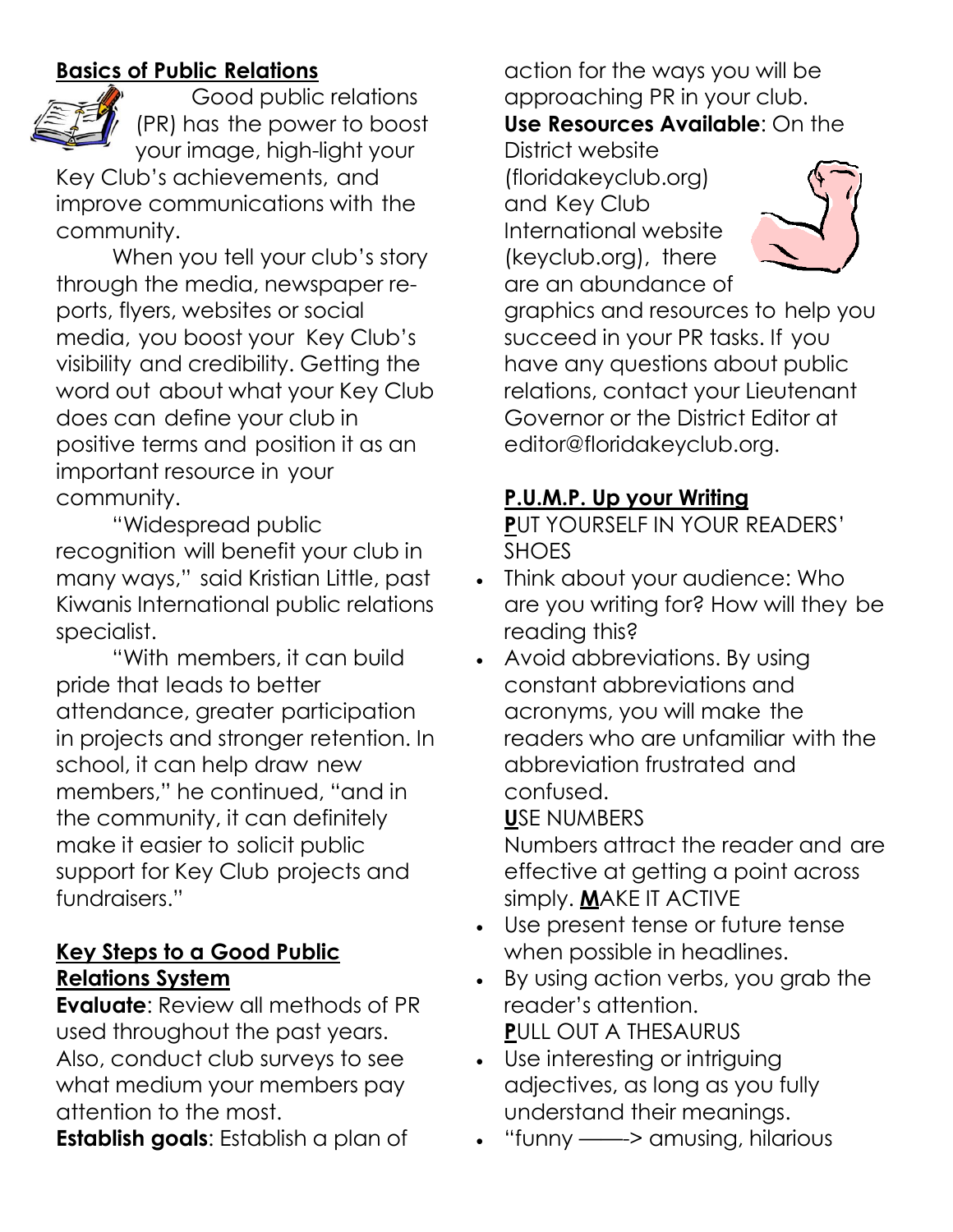- "nice"———> amiable, easy- going, friendly
- "small"——-> tiny, miniscule.

#### **Posters and Flyers**

Walking down school hallways, it's impossible to not notice the posters



hung along the walls advertising various clubs and events. Posters and flyers are excellent ways to promote your club throughout your school and community.

Whether the handouts and posters are printed or done by hand, they both do the job effectively. One easy way to create posters and flyers for your club is to have a simple service project during a meeting to create promotional items. Not only will members be happy to get service hours during a meeting, but this project is also a fun event and meeting, and also as a recruitment tool to encourage others to join.

For flyer/brochure templates, check out the following links: [http://floridakeyclub.org/wp](http://floridakeyclub.org/wp-content/uploads/FL-KC-flyer-1.pdf)[content/uploads/FL-KC-flyer-1.pdf](http://floridakeyclub.org/wp-content/uploads/FL-KC-flyer-1.pdf)

[http://floridakeyclub.org/wp](http://floridakeyclub.org/wp-content/uploads/FL-KC-flyer-2-1.pdf)[content/uploads/FL-KC-flyer-2-1.pdf](http://floridakeyclub.org/wp-content/uploads/FL-KC-flyer-2-1.pdf)

[http://www.keyclub.org/Libraries/d](http://www.keyclub.org/Libraries/design_elements/Template_KeyClub_Recruitment_brochure.sflb.ashx) [esign\\_elements/Template\\_KeyClub](http://www.keyclub.org/Libraries/design_elements/Template_KeyClub_Recruitment_brochure.sflb.ashx) Recruitment brochure.sflb.ashx

When creating your own posters or

flyers, keep in mind the following tips:

- Use clear, bold, and easy-to-read fonts (should be within Key Club graphic standards).
- Make sure it is concise and includes the date, time, and place of the meeting/event.
- Keep it simple and uncluttered.
- Post signs in the school corridors, bath- room stalls, classrooms, cafeteria, front office, and library.
- Include the purpose of Key Club (after all, we are a service organization and do not just make keys).

## **Digital PR**

During this day and age, it is now common to use a variety of electronic media outlets for promotion. Sending emails to members or creating a Remind Text System are often effective ways of communication.

Whenever you are sending something electronically, proofread, proof-read, and proof-read. Do not just assume autocorrect will catch everything. When emailing, the subject line is key. The subject line should accurately describe the event and be eye-catching. When you are writing emails to send to your club members, make sure to format your email so that the text is in **short paragraphs**, separated by blank lines. Most people find unbroken blocks of text boring, or even intimidating. Take the time to format your message for the ease of your reader.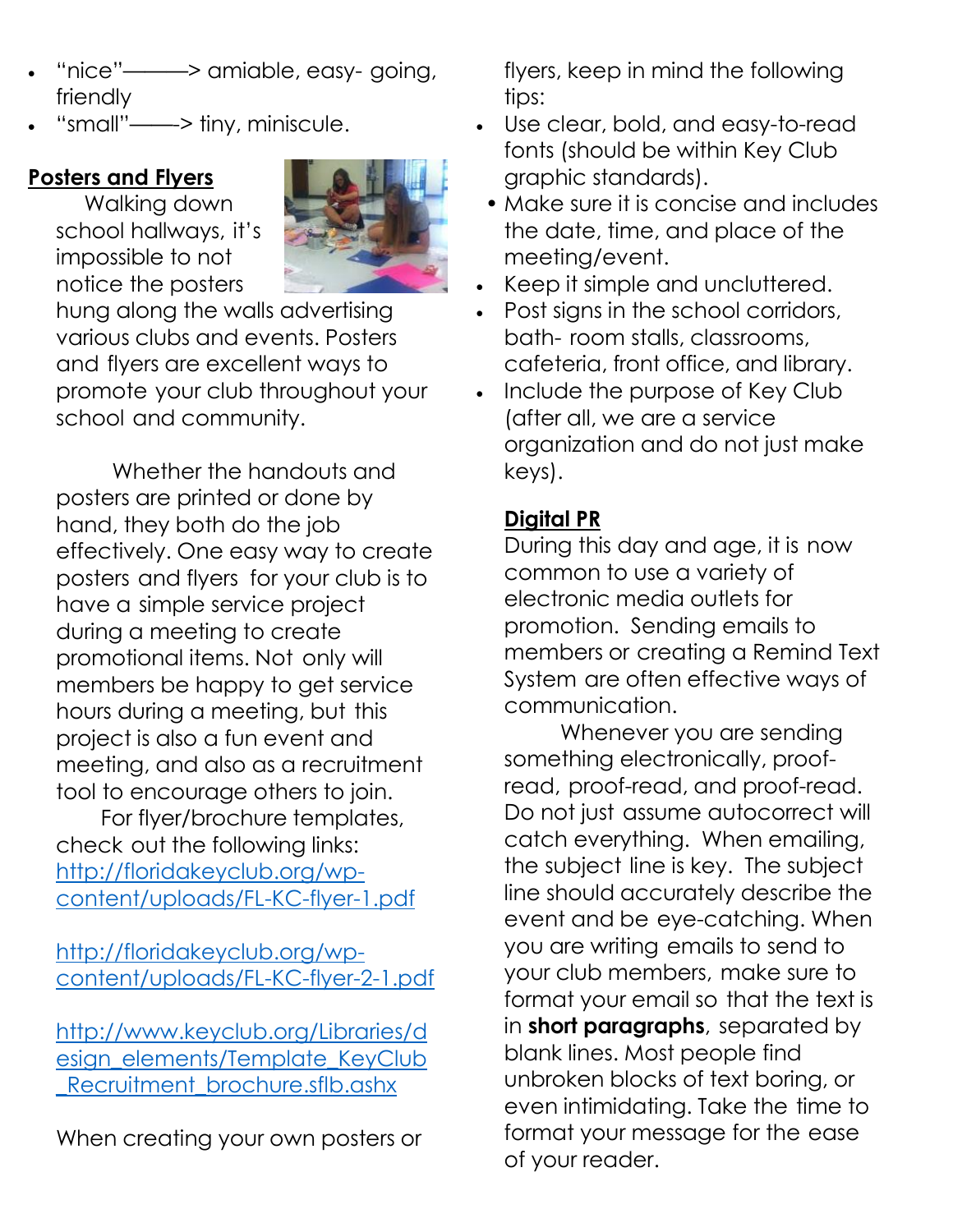When using texts to communicate with your members, remember to keep the content of the text short and to the point. Don't think of what you want to say; think of what the reader needs to know.

#### **Social Media**

Social media is a big presence in the average teen's life. Use this to your advantage! Your club can use social media to share follow-up pictures, and engage members with reminders and promotional items for your club.

**Facebook**: If your Key Club has a Facebook group, posting on the page is one of easiest forms of promotion. Your members will get a notification that they can easily view from any device. On Facebook, you can also create events and invite people to like or RSVP. You can also share photos, information and videos all in one location.

**Twitter:** Twitter is also a popular method of social networking. Thousands of users use the site every day, including Key Clubbers. With Twitter, you can send short event reminders that can be easily retweeted or create a club hashtag for members to use when they post pictures from projects. When you are promoting your events with Twitter, you will want your event to stand out. Aim to tweet something humorous or engaging when promoting an event to grab the

reader's attentions.

**Instagram:** Your club can use Instagram to post meeting and event reminders in a fun and engaging way through pictures. It is also an easy way to showcase your members and your service projects as a follow-up after events.



#### **Reaching Out in the Community**

Has your club done something great that you want to share with your local media? Compile a list of local newspapers, websites, newsletters, radio stations, cable outlets and television stations that provide news in your community, and contact them to spread the word about the difference your Key Club is making. Find contact information (usually available on the media outlets' websites) for each one.

Once you have reached a news outlet, be respectful of the reporter or editor's time; ask if they are on deadline and would prefer that you call back another time.

If they are able to talk, introduce yourself and give a brief back- ground on why you are calling.

When you are contacting a newspaper, news channel, or radio station, make sure to contact them far in advance of the project and to provide full details about the event and about your Key Club.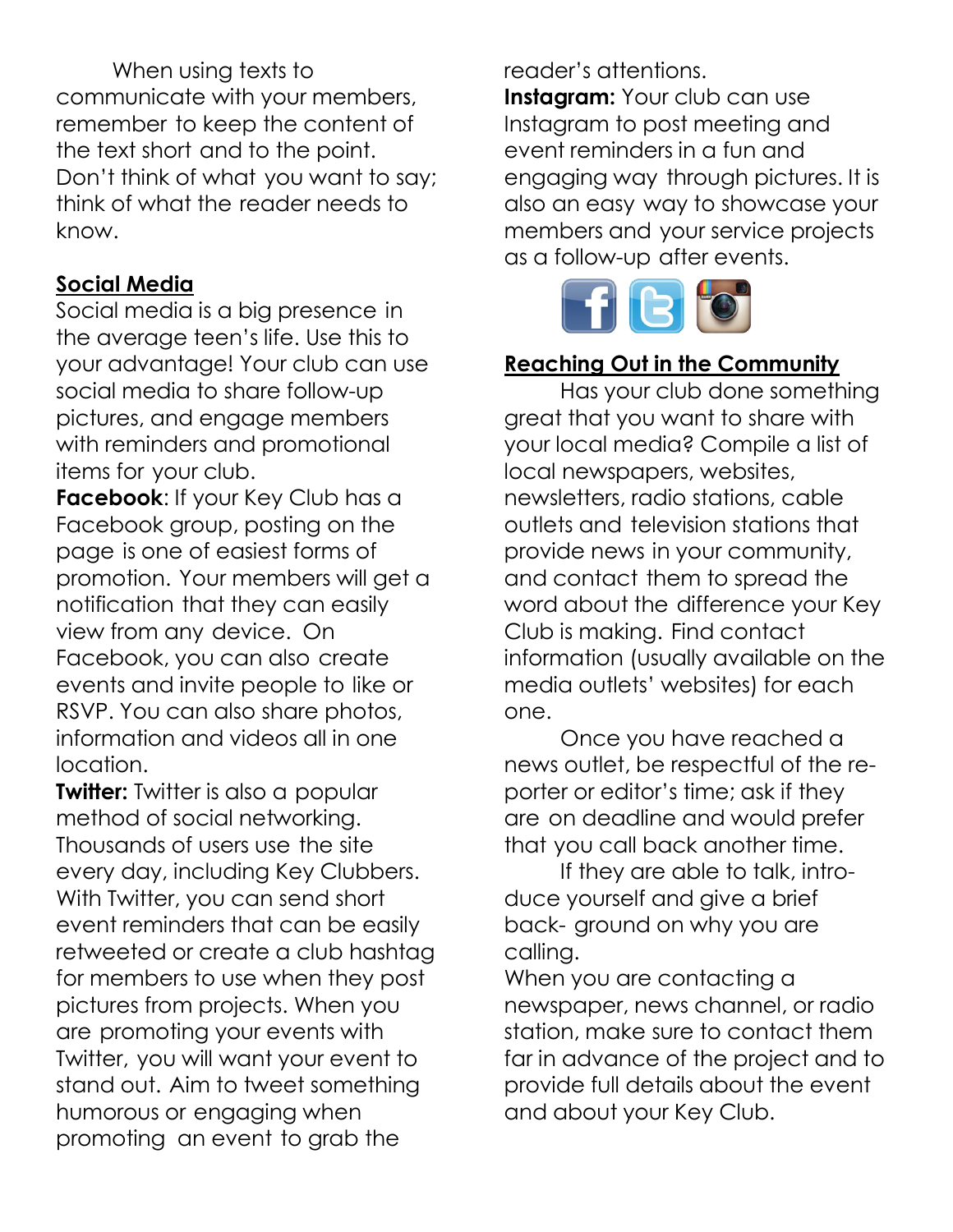To find templates for news releases, check out this link: [http://www.keyclub.org/fad/cm/](http://www.keyclub.org/fad/cm/prtools.aspx) [prtools.aspx](http://www.keyclub.org/fad/cm/prtools.aspx)

#### **Newsletters**

Newsletters are a great promotional tool to use to inform members and your school of what your club is doing. While creating your newsletters, make sure to have a catchy title (Ex: Lily's Letters), plenty of graphics and pictures, and interesting articles to attract and keep your readers. People like to see their names and pictures in print, so try to feature your members as often as possible.

Please remember to use Key Club graphic standards throughout your newsletters.

To make it easier each time you create newsletters, here is a simple checklist to make sure that you are including everything that is needed. Important dates

- 1. Upcoming events
- 2. Officer information
- 3. Meeting schedule
- 4. Service project dates and information
- 5. Recap of completed projects
- 6. Committee updates
- 7. President's message
- 8. Major Emphasis information
- 9. District Project Information

## **Graphic Standards**

Graphic standards are Key Club International graphics (the pencil, logos, wordmarks, etc.) that help

10. Reminders

11. Dues Update

12. Florida District and Key Club International Logos

> make the face of Key Club consistent and unified. A Key Club Graphic Standards PDF can be found at this website:

[http://www.keyclub.org/Libraries/Co](http://www.keyclub.org/Libraries/Communications_and_Marketing/Guide_Key_Club_2015_Brand_Guide.sflb.ashx) mmunications and Marketing/Guid e Key Club 2015 Brand Guide.sflb. [ashx](http://www.keyclub.org/Libraries/Communications_and_Marketing/Guide_Key_Club_2015_Brand_Guide.sflb.ashx)

You can also find graphics at: [http://floridakeyclub.org/logos-](http://floridakeyclub.org/logos-page/)

[page/](http://floridakeyclub.org/logos-page/) and

[http://www.keyclub.org/fad/cm/](http://www.keyclub.org/fad/cm/de.aspx) [de.aspx.](http://www.keyclub.org/fad/cm/de.aspx)



### **Photography**

Taking quality photos is very important in Public Relations. Keep in mind these tips when pulling out your camera:



- Action shots are more meaningful than staged group photos.
- Keep the background simple. Make sure the background doesn't distract from the subject and that nothing behind the subject affects the image.
- Make sure your subject stands in the best light—it might be bright out,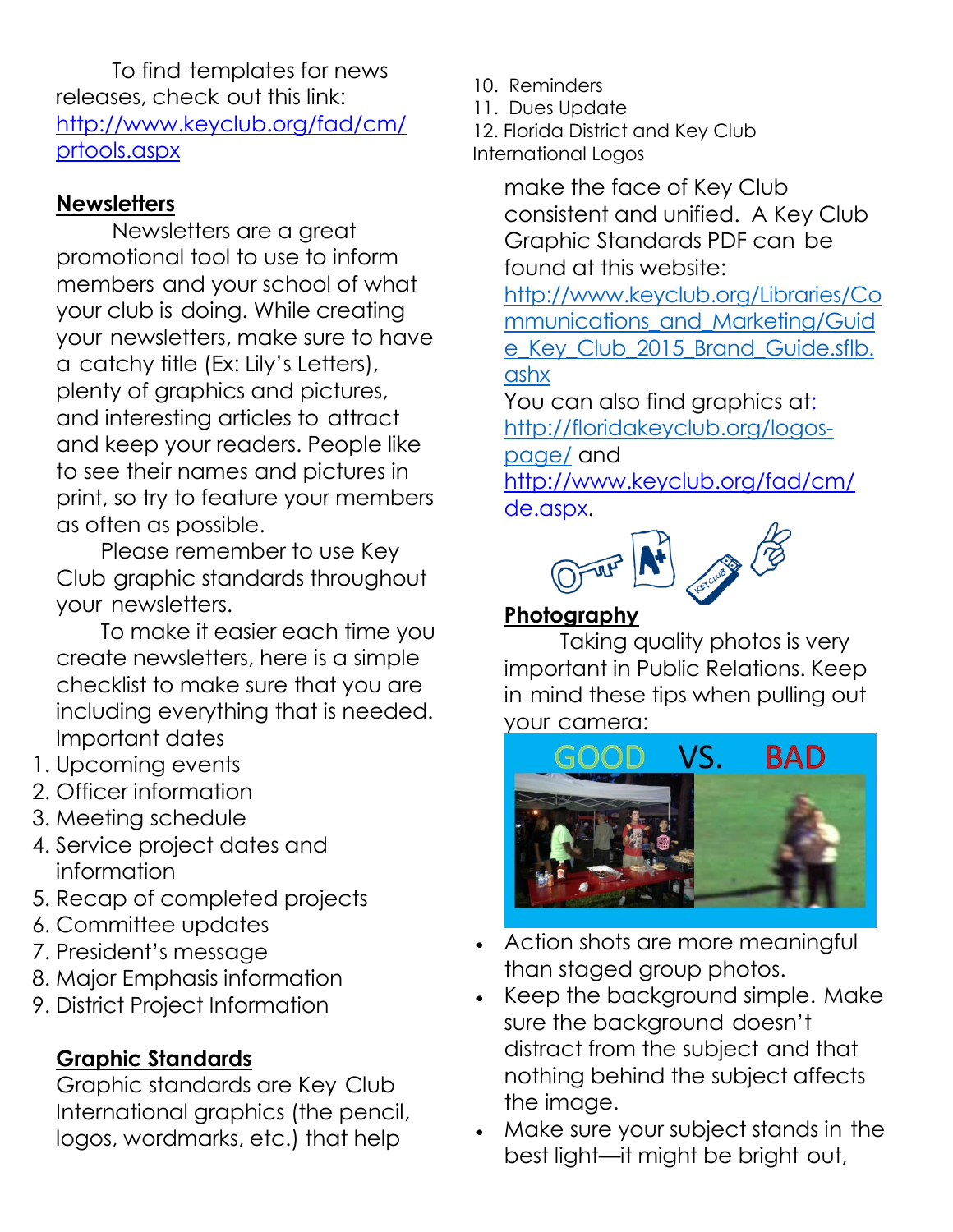but the sun can cast shadows on a face. Think about your lighting.

 Capture faces in your pictures; expressions, reactions, moments, emotions and action make great photos. Make sure to focus on people's faces when taking the picture. Ensuring that each person can be identified in a picture heightens the quality of the image.

#### **Membership Drive**

Although club members should always be on the lookout for students who would make good Key Clubbers, Key Club International recommends that your club have two membership drives. One occurring at the beginning of your school year, the fall drive, and one occurring at the end of your school year, the spring drive. Your Key Club should host a membership drive in the spring to ensure that your club will be active in the summer and successful in the upcoming school year. The following tips will ensure that your club hosts a successful club membership drive:

- **Establish Goals.** Determine the number of new members you are striving for. Provide incentives for present members for bringing new members.
- **Advertise.** Make sure that when members you set up your recruitment drive, the entire student body is aware of it. Have reminders for the drive on school

announcements, flyers, and posters. Also make sure the location of your Key Club recruitment event is at a highly-trafficked area like the lunchroom or a courtyard. At the table, be sure to also have flyers describing when your meetings are and what Key Club is for potential members.

**Follow up.** Make sure to keep in contact with the potential new members. If you got the students' emails or phone numbers at the recruitment booth, send a message a day or two before the next meeting reminding them about the time and location of the meeting.

#### **Videos**

Including video clips on your club website or in electronic newsletters is a powerful way to make Key Club activities come alive for your members. You can either show a video at your club meeting, during your recruitment drive, share through social media, or embed one on your club's website or newsletter. You can either create your own club video or use a video on the Florida Key Club YouTube Channel or Key Club International YouTube Channel. Also, by accessing The Eliminate Project website, you can find videos describing the projects and the effects of MNT. Videos are a useful and engaging public relations tool that can be used to spread the word and understanding of Key Club.